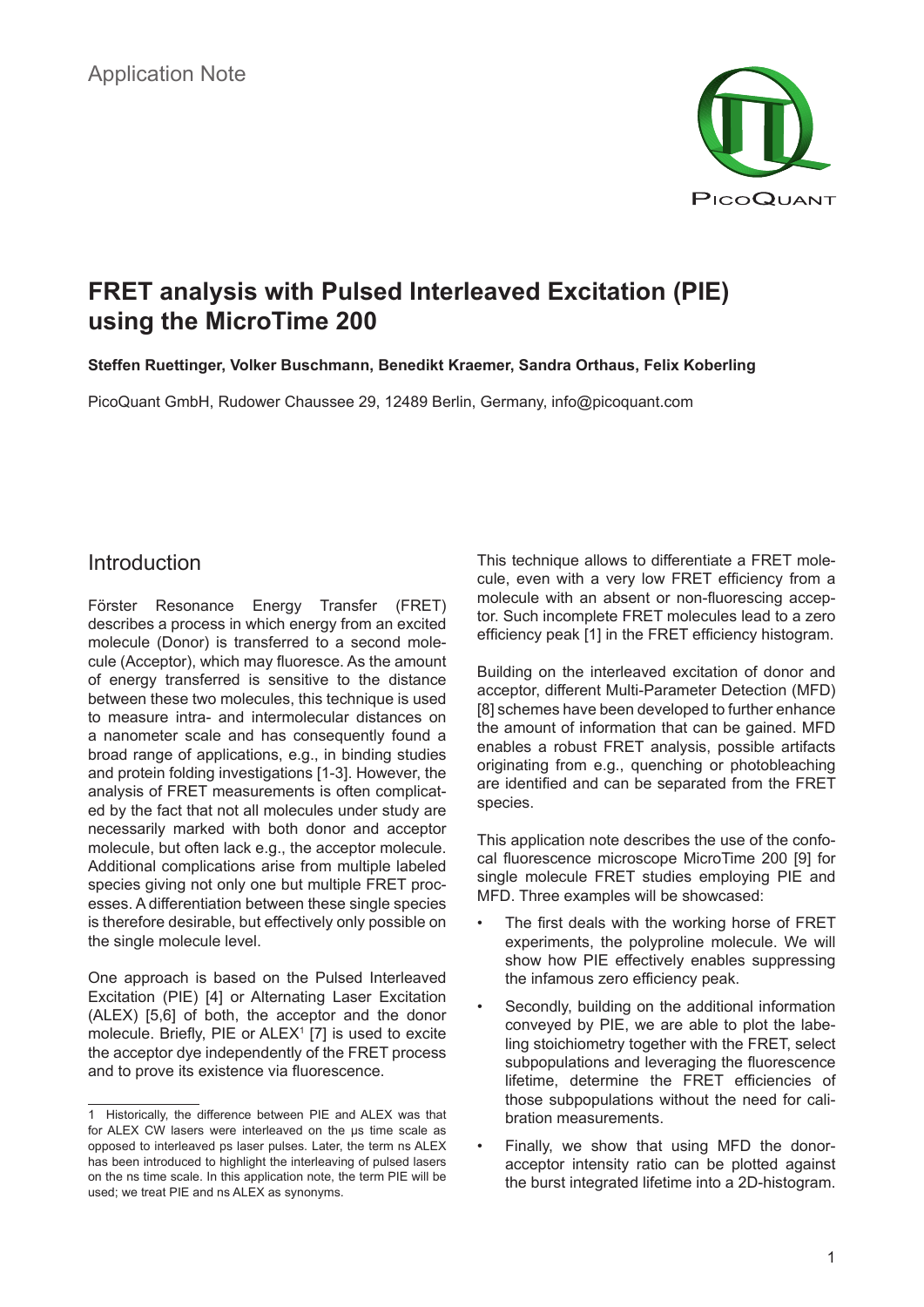

*Fig. 1: Schematic PIE-FRET results for a close FRET pair (left), a well separated FRET pair (middle) and a donor molecule lacking a FRET acceptor (right).*

By comparing the resulting distribution with the theoretically expected dependence, one can assess various parameters such as spectral bleed-through.

through) and to eliminate the zero efficiency peak.

### Principle of PIE-FRET

PIE-FRET can be used to identify FRET molecules with a non-fluorescing or absent acceptor molecule. Two lasers are chosen with suitable wavelengths for the excitation of both, the donor and acceptor molecule. The laser pulses are delayed with respect to each other to yield a pulse sequence with interleaved pulses. In our set-up, the fluorescence after excitation with the green laser is visible in the early time window and that of the red laser in the late time window (see Fig. 1). Each diagram shows in the upper part the fluorescence decay measured in the donor detection channel and in the lower part the decay detected in the acceptor channel along with a schematic representation of the laser pulse.

The left and middle pane of Fig. 1 schematically show the complete FRET pairs under study: Excitation with the red laser only leads to observable fluorescence from the acceptor molecule in the late time window while on the other hand, excitation of the donor molecule with the green laser results in fluorescence from the donor as well as from the acceptor molecule due to FRET in the early time window. If the distance between the donor and the acceptor molecule is too large for an efficient FRET process, like schematically shown in the middle of Fig. 1. one only observes fluorescence from each excited fluorophore after direct excitation. Finally, molecules lacking the acceptor molecule (Fig. 1, right), consequently show no emission at all after red excitation in the late time window. In that way, incomplete FRET molecules without a fluorescing acceptor (or donor fluorophore respectively) are identified. The resulting information can be used for the calculation of correction parameters (e.g. for direct excitation or bleed

## PIE-FRET eliminates the zero efficiency peak in FRET histograms

Polyproline peptides have been established as reference molecules for FRET, both in ensemble [10] and single molecule experiments [11]. In the following, results are shown for a peptide containing 12 polyproline residues. N-terminal glycine and C-terminal cysteine were attached to permit labeling of opposite ends with Alexa Fluor 647 and Alexa Fluor 555 (Molecular Probes, Eugene, USA) as acceptor and donor fluorophores (Alexa Fluor 647-Gly-(Pro)<sub>12</sub>-Cys-maleimide-Alexa Fluor 555). The length of the polyproline 12 spacer accounts to around 4 nm, a value near the calculated Förster radius of 5 nm [12] of the FRET pair. Fig. 2 shows a molecular model of a FRET pair with a polyproline 12 spacer and two Alexa Fluor dyes.



*Fig. 2: Molecular model of a peptide containing 12 proline residues and maleimide linker with the donor and acceptor dyes Alexa Fluor 555 and Alexa Fluor 647.*

#### **Experimental details**

The acceptor was excited with a picosecond pulsed diode laser at 638 nm whereas the donor molecule was excited using a PicoTA laser emitting at 532 nm. Narrow band clean-up filters ensured that no parasitic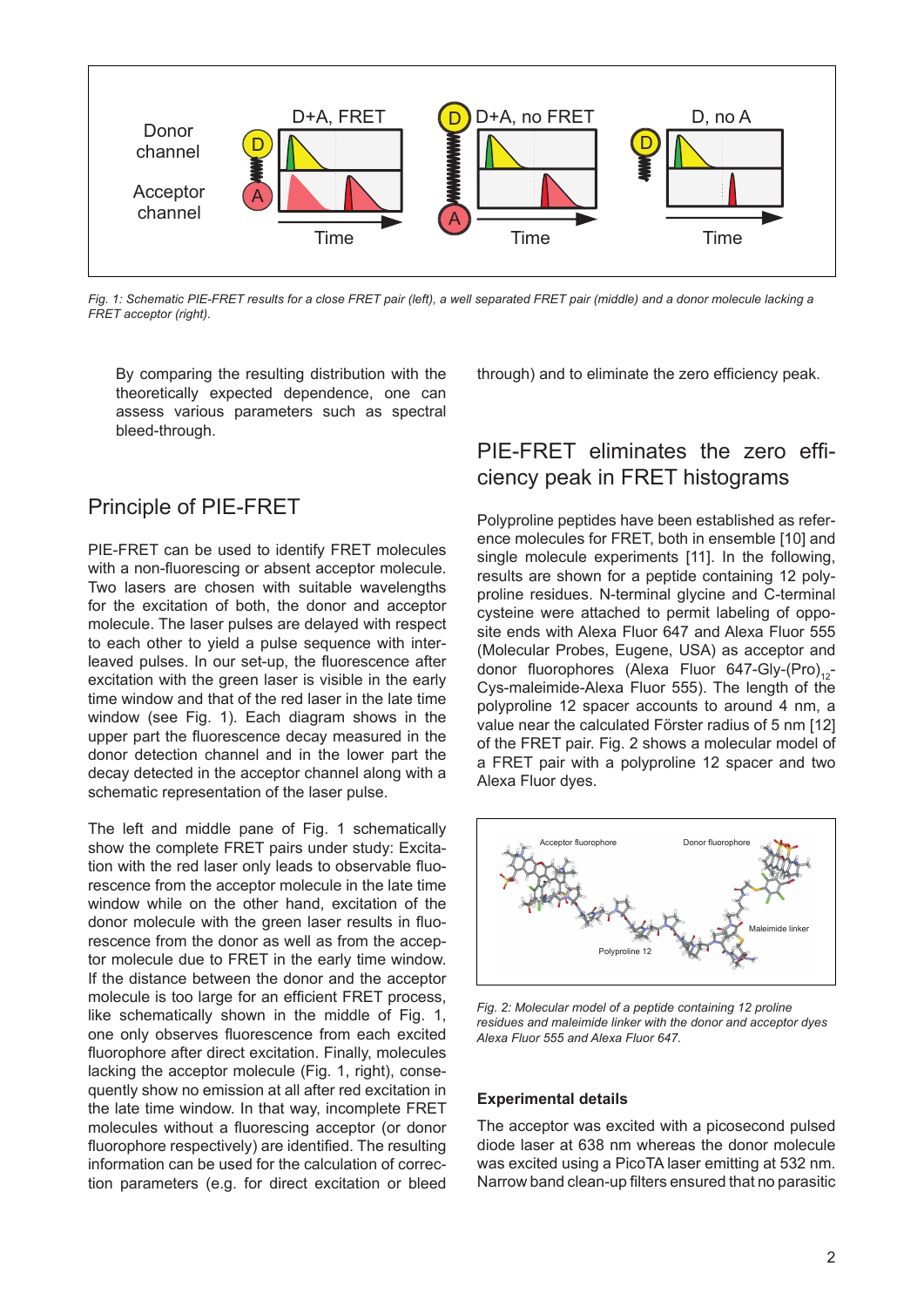

*Fig. 3: Screenshot of the PIE-FRET analysis of the SymPhoTime 64 software. The four traces on the left display the intensity fluctuations over the time (see text for detailed explanation). In the E/S histogram, the FRET efficiency EFRET is plotted versus the photon stoichiometry SEff. Furthermore, the PIE-FRET analysis automatically calculates the FRET efficiency histogram. Based on the FRET*  efficiencies, the distances between donor and acceptor are determined in values of the Förster radius R<sub>0</sub> and displayed in the Donor-*Acceptor distances histogram.*

light reached the sample. The repetition frequency of each laser was set to 40 MHz. To realize the pulsed interleaved excitation with a pulse train of alternating colors, the 532 nm laser was electronically delayed by 12.5 ns with respect to the 638 nm laser. A dual band dichroic reflecting 532 nm and 638 nm guided the light to a high numerical aperture apochromatic objective (60x, NA 1.2, water immersion, Olympus), which finally focussed the light to a confocal volume of 1.1 femtoliter (resp. 1.7 femtoliter) for excitation with 532 nm (resp. 638 nm) and detection at (575  $± 15$ ) nm (resp. (685  $± 35$ ) nm). Fluorescence from excited molecules was collected with the same objective and focussed onto a 50 µm diameter pinhole to enable confocal detection. The donor and acceptor emission was separated via a dichroic longpass filter with a dividing edge at 640 nm. Suited bandpass filters were inserted to eliminate the respective excitation wavelength and to minimize spectral crosstalk. The fluorescence was detected with two avalanche photodiodes (SPCM-AQR-14, Perkin Elmer Inc.) using Time-Correlated Single Photon Counting (TCSPC) with the TimeHarp 200 board. The data was stored in the Time-Tagged Time-Resolved Mode (TTTR), allowing to record every detected photon with its individual timing and detection channel information which is the basis for the following analysis [13]. The measurement was performed 10 um deep in the solution with a total acquisition time of 40 minutes.

#### **Results**

PIE-FRET analysis is readily available in the SymPhoTime software. Fig. 3 shows a screenshot of the PIE-FRET interface. For visualization, the single photon data was summed up in bins of 1 ms, then the four channels were selected as follows (compare Fig. 1):

- 1. Donor trace: Detector 2 after excitation with the 532 nm laser (early time window: Ch. 64-1446)
- 2. Acceptor trace (this is FRET mediated acceptor emission): Detector 1 after excitation with the 532 nm laser (early time window: Ch. 64-1446)
- 3. PIE trace: Detector 2 after excitation with the 638 nm laser (late time window: Ch. 1450-2312)
- 4. Sum trace: displays all photons in the donor and acceptor channel

The third (PIE-) trace was defined as the filter channel. Only the bursts selected above the threshold indicated by the horizontal red line were further analyzed to establish the FRET histogram<sup>2</sup>.

$$
E = \frac{n_A}{n_A + \gamma n_D} \tag{1}
$$

<sup>2</sup> In conventional FRET analysis the sum of detector 1 (acceptor channel) and detector 2 (donor channel) after donor excitation (the acceptor is not excited directly) is used as burst-defining criterion.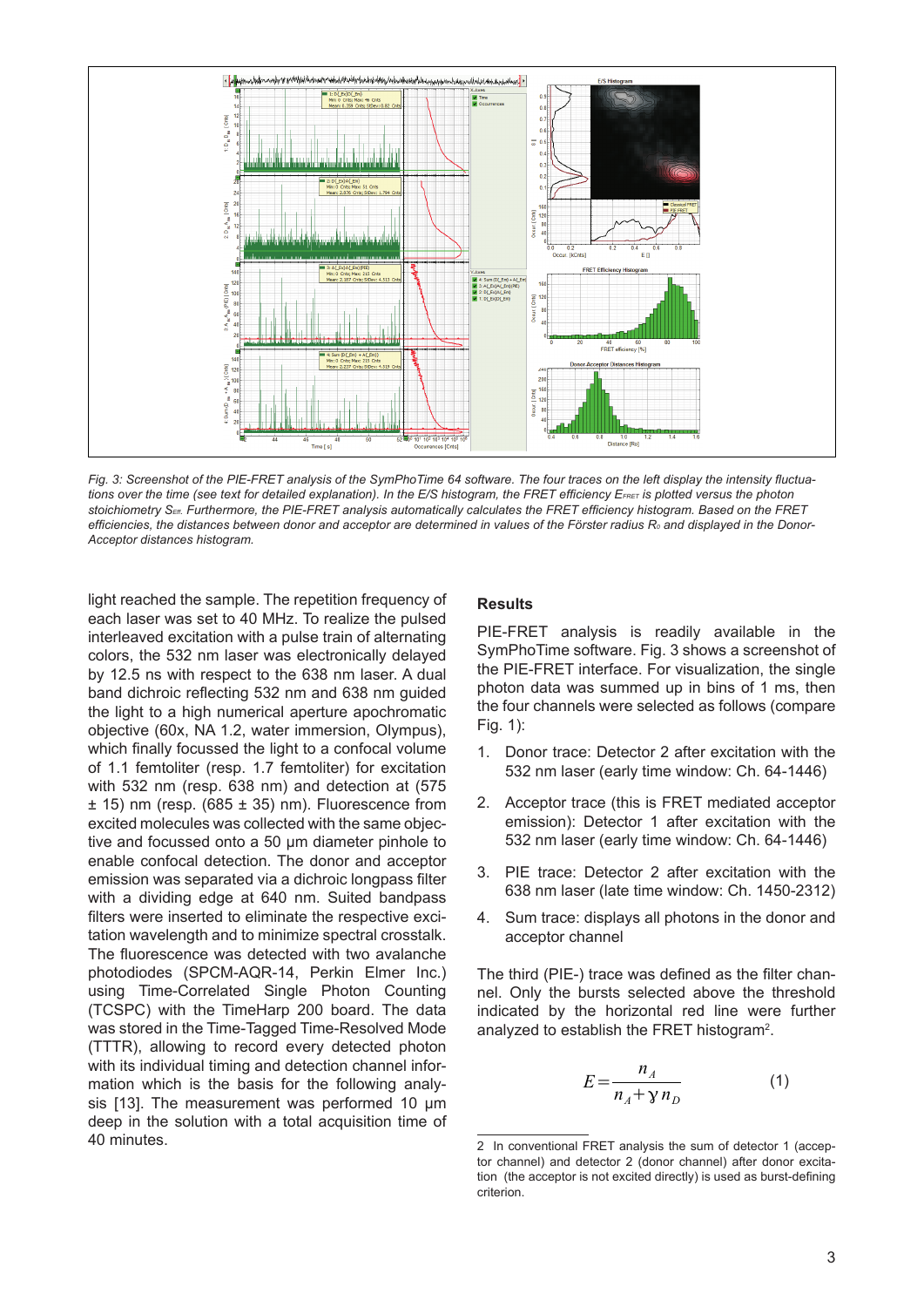

*Fig. 4: Comparison of the FRET efficiencies of molecules with different polyproline (P) numbers. Left: Conventional FRET analysis including the zero efficiency peak caused by molecules bearing only the donor fluorophore. Right: PIE-FRET analysis. The donor-only molecules, identified with additional information conveyed through PIE, causing the zero efficiency peak are excluded from the histogram.*

The uncorrected FRET efficiencies *E* are calculated and histogrammed according to equation 1, with *nD*  and *nA* being the detected numbers of photons in the bursts for the donor and acceptor channel, respectively.

Fig. 4 shows the resulting FRET distribution for different lengths of the polyproline molecules. When omitting the additional information conveyed by PIE, two peaks show up in the distribution. Only by analyzing whether an acceptor is actually present the origin of the left peak becomes apparent. The "zero efficiency" peak is caused by those polyproline molecules that miss their acceptors. Consequently, their FRET efficiency is only due to spectral crosstalk and therefore an artifact.

The PIE-FRET technique becomes even more advantageous for the study of larger FRET pair distances or the distribution of distances leading to efficiency histograms, where the two maxima do not form two distinct populations any longer.

With PIE, the three subpopulations donor-only, acceptor-only and complete FRET molecules are distinguishable and furthermore, the concentrations of all three species can be derived using time-gated FCS after burst selection. Therefore, it is in principle possible to deduce all important parameters necessary for the FRET efficiency calculation from a single measurement of a mixture containing all three subpopulations. This is of great importance under such conditions where control measurements are difficult

to perform like e.g., in living cells. For a more thorough discussion of this experiment see [14].

Identification of populations via photon stoichiometry and FRET followed by fluorescence lifetime analysis to determine the crosstalk-free FRET efficiency

As the intensity based FRET determination suffers from various spectral crosstalk related problems that mandate calibration experiments, measuring the FRET efficiency via the FRET induced decrease of the donor fluorescence lifetime has become popular.

However, here another challenge exists since the number of photons contained in a burst produced by a single molecule is usually quite low and not sufficient for the precise determination of the FRET efficiencies. One could simply turn to the overall fluorescence lifetime in case of a homogeneous sample. This, unfortunately, is usually not possible since most samples simply are not homogeneous and therefore mandate the use of single molecule techniques.

The solution of this dilemma is to first identify the different populations in the heterogeneous sample using fluorescence intensity methods. The identified subpopulations can then be regarded as homogene-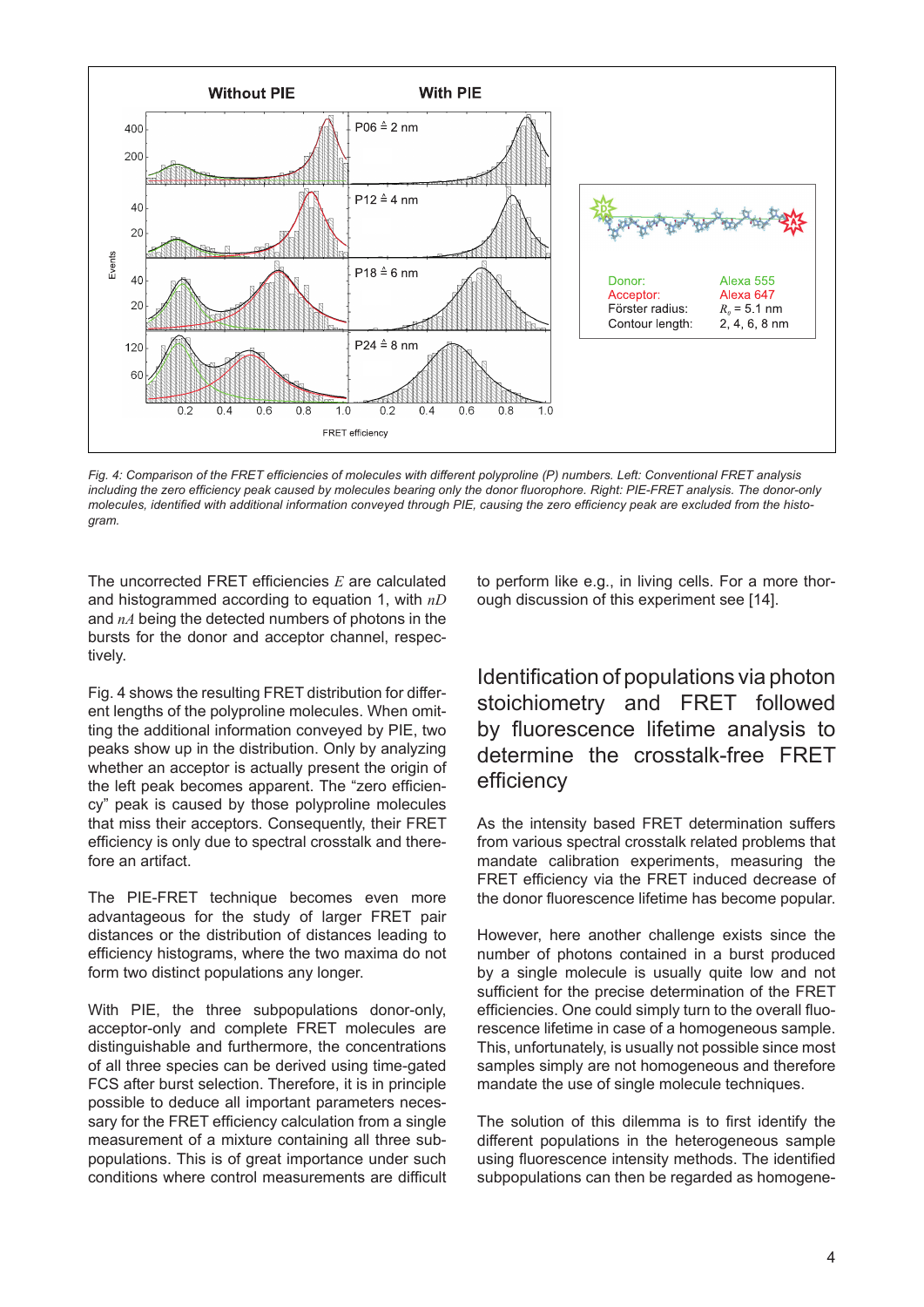

*tetraloop fused to the donor CY3 can adopt two different conformations, a non interacting open state and a closed state where due to the interaction between tetraloop and receptor D+A are in very close proximity (A). The closed state shows FRET and therefore the donor fluorescence lifetime is reduced. Plotting the FRET efficiency EFRET versus the photon stoichiometry SEff, three subpopulations were identified: molecules lacking the acceptor (blue) and intact FRET pairs in the open (green) and closed (red) state (B). C shows the fluorescence decay for a donor-only construct while D and E display the fluorescence decay, the donor fluorescence lifetime and FRET efficiency of an intact pair in the open (D) and closed state (E).*

ous among themselves and hence be analyzed as an ensemble. The statistics of these ensembles is much higher compared to one burst. Therefore, a precise determination of the FRET efficiency of the identified subpopulations is possible without the need to correct for spectral crosstalk.

Fig. 5 shows such an experiment [15]. The SymPho-Time 64 script was used to plot the intensity bursts into a 2D-histogram (Fig. 5B). The x-axis contains the FRET efficiencies as calculated by equation 1 whereas the y-axis displays the photon stoichiometry:

$$
S_{Ef} = \frac{n_{A-FRET} + n_D}{n_{A-FRET} + n_D + n_{A-divect}}
$$
 (2)

The photon stoichiometry *S<sub>Eff</sub>* is definded as the ratio of photons emitted after excitation of the donor (donor and acceptor emission channels) and the sum of all emitted photons after donor and direct acceptor excitation.

If a molecule contains only acceptor fluorophores, the denominator is zero and therefore acceptor-only molecules would have  $S_{Eff}$  = 0. Donor-only molecules on the other hand show  $S_{\text{Eff}} = 1$ . Molecules that bear both, donor and acceptor fluorophores (same brightness assumed) exhibit *SEff* = 0.5.

In the 2D-histogram (Fig. 5B), we can clearly distinguish three populations. The blue encircled population can be attributed to molecules that lack an acceptor fluorophore. The green and red populations are intact FRET pairs.

To calculate the FRET efficiency of those two intact populations, one uses the fluorescence lifetime of the donor of these populations (Fig. 5D and 5E) as well as the fluorescence lifetime in absence of the acceptor (Fig. 5C). All three fluorescence lifetimes are readily available from the three subpopulations.

The donor-only lifetime  $(\tau_p = 1.37 \text{ ns})$  was retrieved from the blue population (Fig. 5C). Using the following equation:

$$
E = \frac{\tau_{D(A)}}{\tau_D} \qquad (3)
$$

the FRET efficiencies of the two intact populations were calculated as indicated in Fig. 5D and 5E.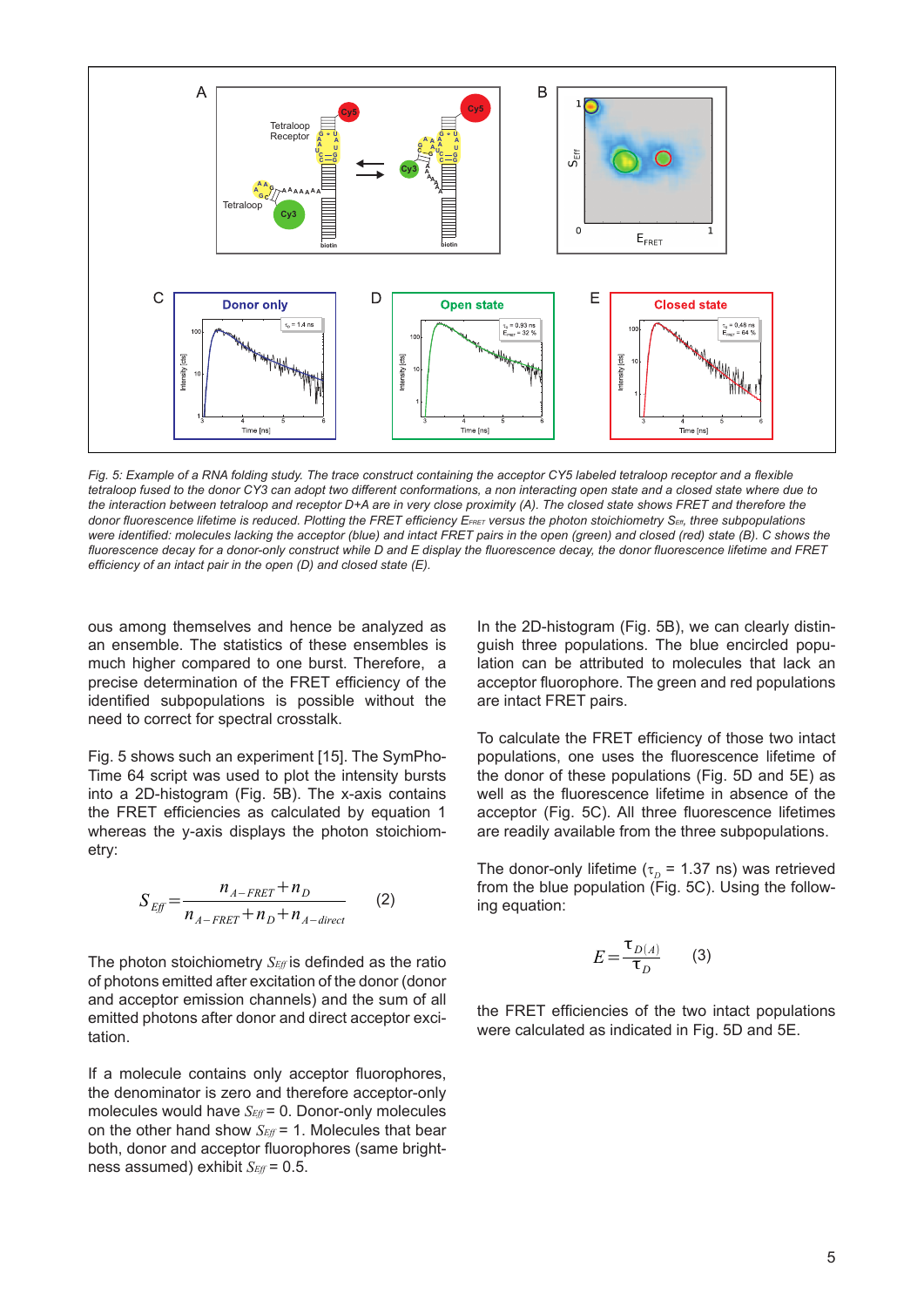

*Fig. 6: Folding study of Phosphoglycerate Kinase (PGK) (A). MFD plots: donor excitation, folded (B); donor excitation, unfolded (E); PIE, folded (C); PIE unfolded (F). D and G show the fluorescence decay of the selected populations from C and F.*

### Multi-Parameter Fluorescence Detection (MFD)

In this example, single-molecule FRET measurements of Phosphoglycerate Kinase (PGK) (Fig. 6) were performed at different concentrations of Guanidine Hydrochloride (GndHCl). The folding as well as the stability of this two-domain protein has been studied extensively. Since the unfolding transition of PGK by GndHCl is highly reversible at low temperature, it has become on of the model systems to study properties of multi-domain folding [33-35].

The experiments shown in this section were done in the lab of Jörg Fitter, RWTH Aachen, Germany. The experimental conditions, results and discussion have been published in [16]. We discuss here the analysis of their data using the MFD Script of the SymPho-Time Software.

The MFD script available in SymPhoTime performs an analysis based on the Multi-Parameter Fluorescence Detection (MFD) approach of single molecules as published by Claus Seidel, University of Düsseldorf, Germany [8]. It generally allows a burst-wise determination of different fluorescence parameters of single molecules in aqueous solution diffusing through the confocal volume.

In the context of this section, the script has been used to calculate the burst-wise fluorescence lifetime,  $\tau_{DA}$ , and plot it against the ratio of the donor and acceptor fluorescence, *F<sub>D</sub>*/*F<sub>A</sub>* into two-dimensional histograms shown in Fig. 6B, 6C, 6E and 6F.

Fig. 6B and 6E show MFD plots after direct excitation of the donor. In Fig. 6B, clearly two subpopulations are distinguishable. One population with a low  $F_D/F_A$ ratio and a quenched donor lifetime corresponds to the high-FRET species. The other population exhibiting a high *F<sub>D</sub>*/*F<sub>A</sub>* ratio and an unquenched donor lifetime  $\tau_D$  represents either the low-FRET or the donoronly species. The low-FRET or donor-only population is also visible in the unfolded state (Fig. 6E). When taking the PIE information into account and by excluding all molecules with an absent acceptor (Fig. 6C and 6F), it becomes obvious that the low-FRET/donor-only population visible in Fig. 6B was caused by incompletely labeled molecules. Through PIE, the donor-only contribution can be removed and the low-FRET population can be selected for further analysis. Thus, the FRET efficiency can be derived from all measured single molecule events originating from FRET molecules and be calculated based on the enhanced statistics.

The most interesting feature of this type of MFD plot is the possibility to connect the FRET efficiency as derived from burst intensity analysis (y-axis) with the FRET efficiency derived from the burst-wise analysis of the donor fluorescence lifetime (x-axis). If the reduction of the donor fluorescence lifetime is caused by FRET, it should follow the equation:

$$
\frac{F_D}{F_A} = \frac{\Phi_D}{\Phi_A} \frac{\tau_{D(A)}}{\tau_D - \tau_{D(A)}} \tag{4}
$$

In order to facilitate the interpretation, a MatLab Script is provided to overlay the static FRET curve (eq. 4) with the 2D-histogram of  $F_D/F_A$  and  $\tau_D$ . If the position of the low-FRET for example is shifted to the left with respect to the theoretically predicted (eq. 4) position indicated by the static FRET curve (additional, non-FRET), donor quenching can be assumed.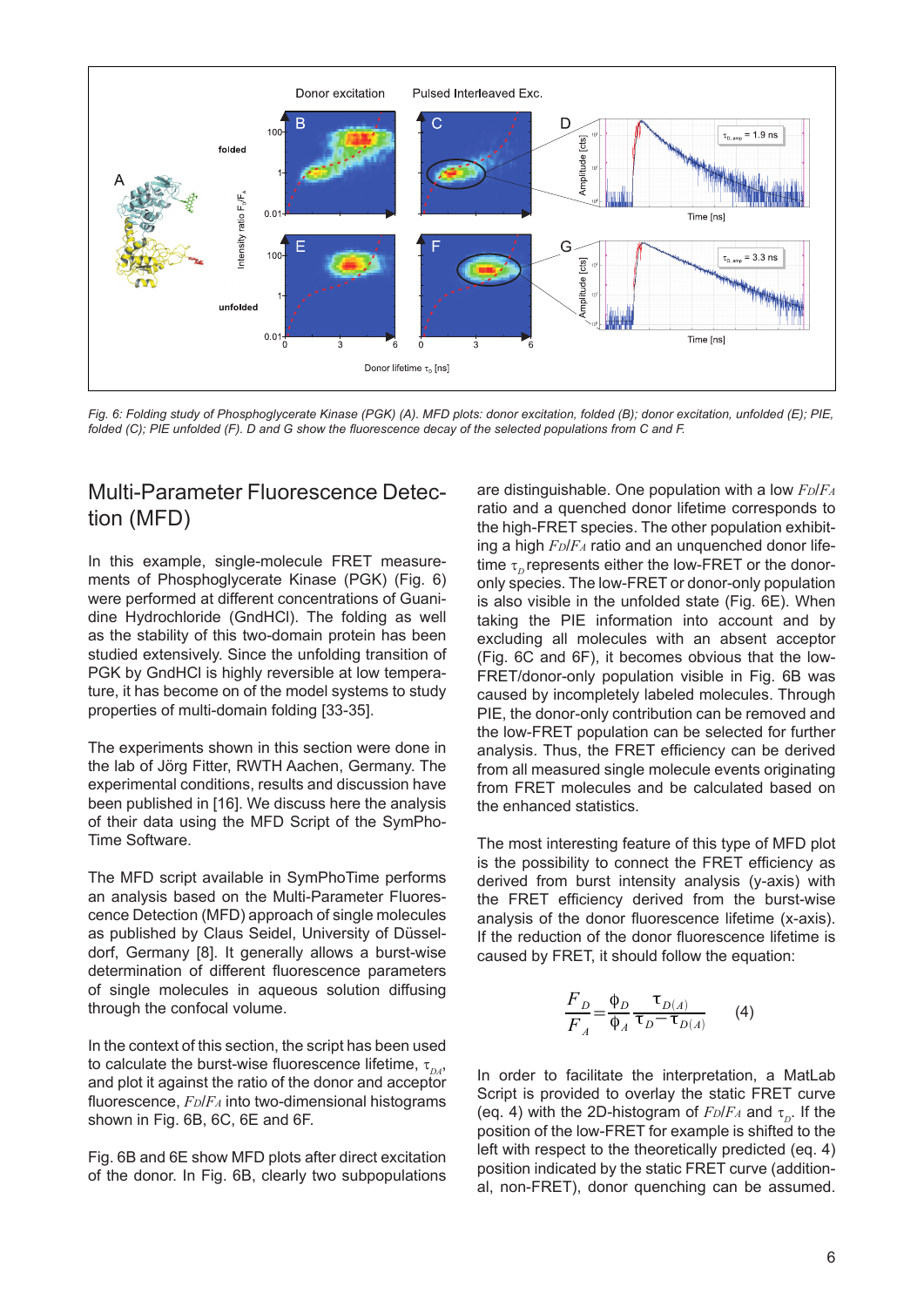However, a high-FRET population lying above the static FRET curve indicates acceptor quenching. Additionally, some cases of dynamic behavior can be identified. This, however, is beyond the scope of this application note. Please refer to the chapter MFD by Claus Seidel section of [8] and tutorials for the MFD-Script [17,18].

# **Conclusion**

The presented results clearly show that the MicroTime 200 along with its software is an extreme ly useful tool to investigate molecular properties and dynamics of freely diffusing molecules. FRET measurements can be employed to investigate the folding and dynamics of a wide range of biomol ecules. Pulsed interleaved excitation allows for an excellent separation of different dyes due to the dye-specific excitation wavelengths, even for meas urements performed in liquids (e.g., FCS). For stud ies resolving molecular distances in the nanometer scale, FRET can be enhanced using PIE to elimi nate contributions from incomplete FRET pairs with missing or non fluorescing acceptors. The method is extendable towards excitation with more than two wavelengths for complete analysis of triple FRET as well as FRET in combination with the detection of other fluorescently labeled molecules.

#### **Further applications of PIE:**

- Fluorescence Cross-Correlation (FCCS) experi ments in the presence of FRET
- Enhanced sensitivity and elimination of crosstalk in FCS and FCCS experiments
- Simultaneous multicolor excitation with a single detection channel

#### **Other general applications for FRET measure ments include:**

- Spatial distribution and assembly of protein complexes
- Receptor/ligand interactions
- Probing interactions of single molecules
- Structure and conformation of nucleic acids
- Detection of nucleic acid hybridization
- Primer-extension assays for detecting mutations
- Automated DNA sequencing
- Distribution and transport of lipids